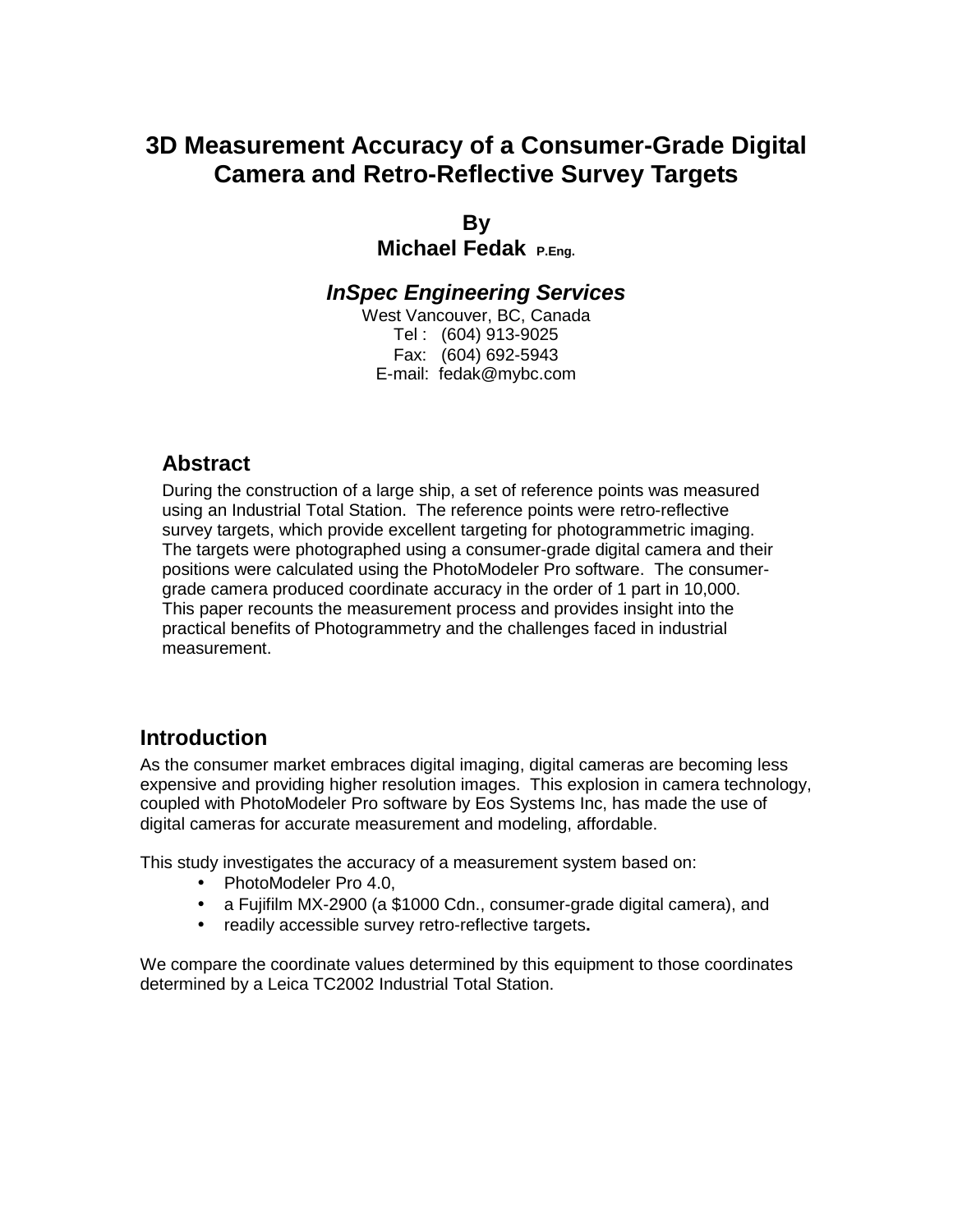# **Project Layout**

The project involved a real-world industrial measurement task in the shipbuilding industry. This was not a "laboratory" study but instead conducted in a real production environment. The targets used to measure coordinate points were not chosen to satisfy the photogrammetry technique but were in fact part of the established production process.



Figure 1: Bow of the Ferry prior to the installation of the Bow Ramp, (arrows at hinge locations).

This particular study was performed on the structure of a double-hulled passenger/ car ferry during its construction. The measurement project focussed on the bow of the ship, shown in Figure 1. The top of the bow is 8 meters above the ground and the bow width is 19 meters.

The ferry was built in an enclosed shed that has large doors to facilitate the construction and launch processes. The shed also has overhead lighting and cranes.

When the ship is complete the bow structure supports a ramp which can be lowered or raised to facilitate the passage of cars on and off of the vessel. When the ramp is installed, it articulates about 4 hinges that are bolted to pads on the bow structure.

To ensure the 4 hinges articulate efficiently the 4 hinge pads had to be machined coplaner and square to the ships' longitudinal axis. The hinge pads were machined using a portable milling machine large enough to machine one pad per setup. The milling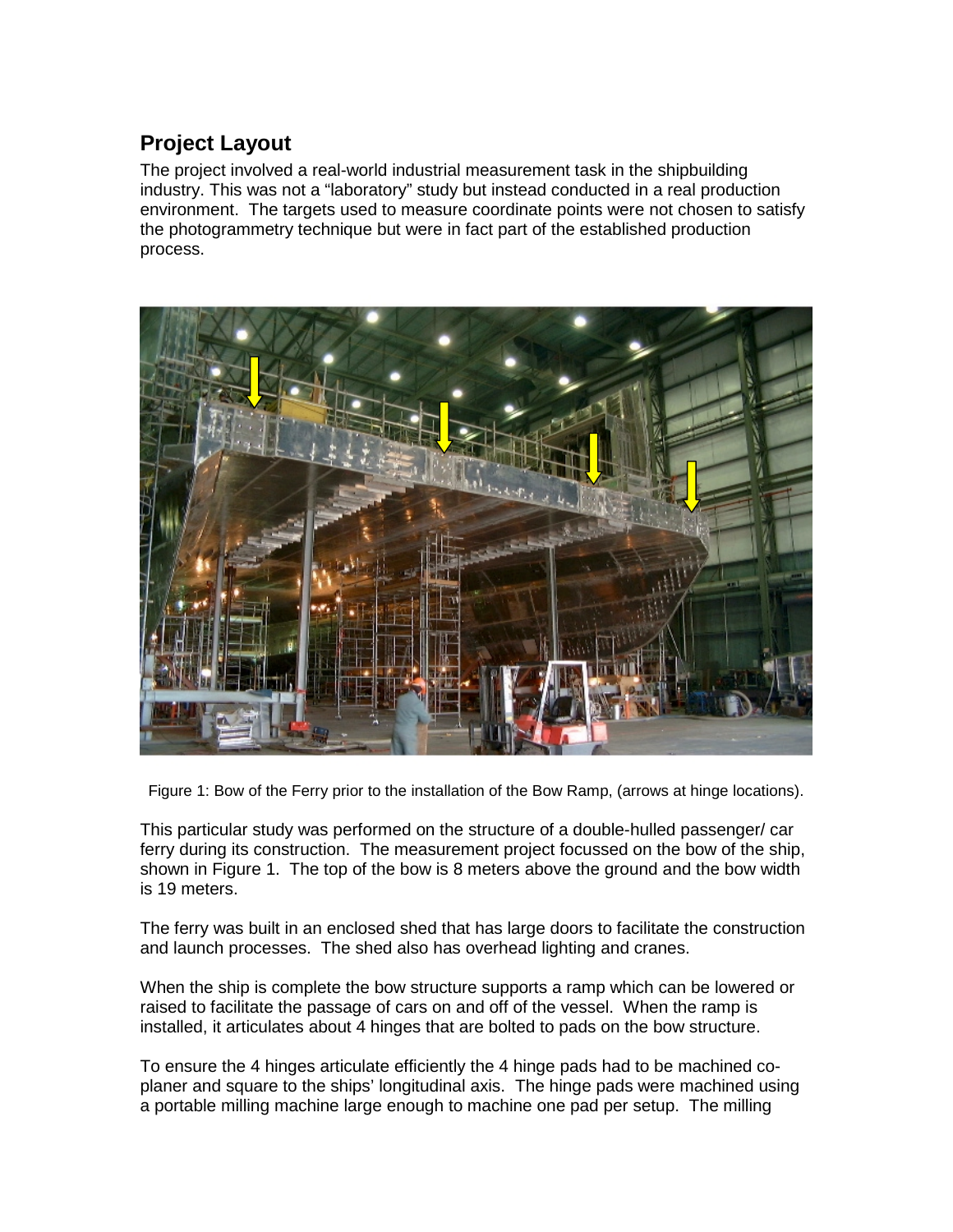machine was oriented square to the ship's longitudinal axis by using a dial indicator to sense the position of 9 reference points on each hinge pad.

Retro-reflective targets, 9 per hinge pad, provided the reference points for the milling machine setup. The coordinates assigned to the targets were determined by measuring their location using a Leica TC2002 Total Station. The TC2002 was aligned to the ship's longitudinal axis, which was physically defined by a series of punch-marked steel plates embedded in the concrete floor.

The retro-reflective target's coordinates, being measured for the machinists, provided a good opportunity to evaluate the accuracy of using a consumer-grade camera with the PhotoModeler software.

The coordinate determination, using the TC2002, was done with extra care, as this survey was the most demanding on the ferry project. The measuring personnel had to be extremely vigilant about controlling the environment during the survey. The large access doors were kept closed to avoid drafts from thermally distorting the instrument's tripod. Heavy machinery and curious co-workers were kept at bay during the survey to avoid vibration, which could cause the instruments position to shift. Physical obstructions, such as raw materials, which were in the positions required to setup the instrument, had to be moved prior to the survey. The TC2002 survey took approximately 3 hours.

The photogrammetry fieldwork, by contrast, required none of these concerns to be addressed. This greatly reduced the field time needed to 20 minutes, and reduced the operational demands placed on the Accuracy Control personnel.

### **Equipment**

#### *The Total Station Used in Production*

As described above, a TC2002 Total Station was used to control alignment of the milling machine during the construction of the ship. The Leica TC2002 Total Station was designed for work requiring a high angular accuracy (+/- 0.5 arc seconds) and a high distance measuring accuracy (+/- 1.0 mm). The built-in laser system measures distance by emitting laser pulses that reflect off of adhesive backed retro-reflective targets. These targets are stuck directly on the object being measured and thus provide the physical definition of the work-points.

#### *The Retro Reflective Targets Used in Production*

The targets used were created by cutting out a circular shape, diameter = 25mm, from 3M Scotchlite Diamond Grade Reflective Sheeting.

#### *Testing the Total Station System*

A small sub-study was done to quantify the Leica TC2002's repeatability in measuring the 3D geometry of the bow targets.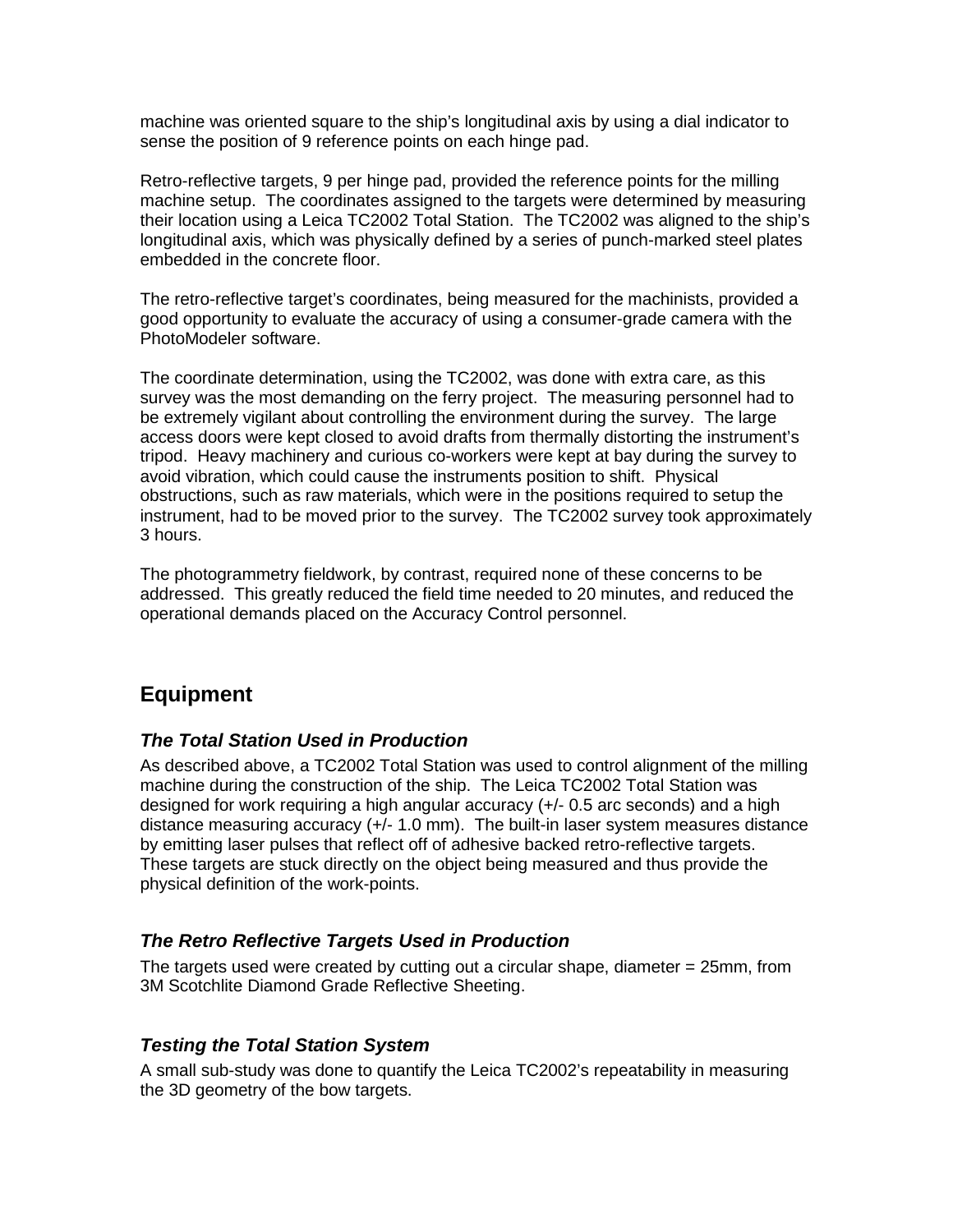Four targets were arranged at distances that enveloped the geometry of the ship's bow. The Leica TC2002 was then setup sequentially at four station locations. While setup at each station, the TC2002 was used to measure the 3D coordinates of each of the 4 targets. The distance from target to instrument and overall target separation was of the same range as that used to obtain the coordinates of the targets on the ship's bow.

Given the 4 stations and the 4 targets there are 24 pairs of independently measured target locations available for comparison. The RMS (one sigma) difference between the 24 independently measured target locations was 0.74 mm.

As a result of this repeatability test and for the purposes of this study, a 1 mm RMS (one sigma) value will be used to quantify the accuracy of the target locations measured using the Leica TC2002, in the ship's bow study. The extra tolerance allows for any slight decentering of the crosshairs, used to define the Leica point, relative to the center of the reflective tape circle, used to define the photogrammetry point.

#### *The Digital Camera*

A FujiFilm MX-2900 digital camera was used to acquire the images in the study. The features of this camera include:

- 2.3 Megapixels (1800x1200) resolution
- 3.3mm 7.6mm focal length range
- Manual Exposure Control
- Hot Shoe for mounting an external flash

The camera cost in April 2001 was approximately \$1000 Cdn.

#### *Camera Calibration*

The accuracy of a photogrammetric measurement system will be largely determined by the accuracy of the images produced by the digital camera. The physical and optical characteristics of the camera have to be accurately quantified to allow PhotoModeler to use the image data for measurement. The quantification of the camera parameters is a process called camera calibration.



Figure 2a: Eos' Standard Calibration Grid

PhotoModeler comes with a camera calibration program that automatically calibrates the camera by analyzing images of a standard grid. Projecting a slide, supplied by Eos, onto a flat wall creates the standard grid. Eight images are taken of the projected grid and then the images are loaded into the camera calibration program. The program automatically processes the images and reports the characteristics of the camera.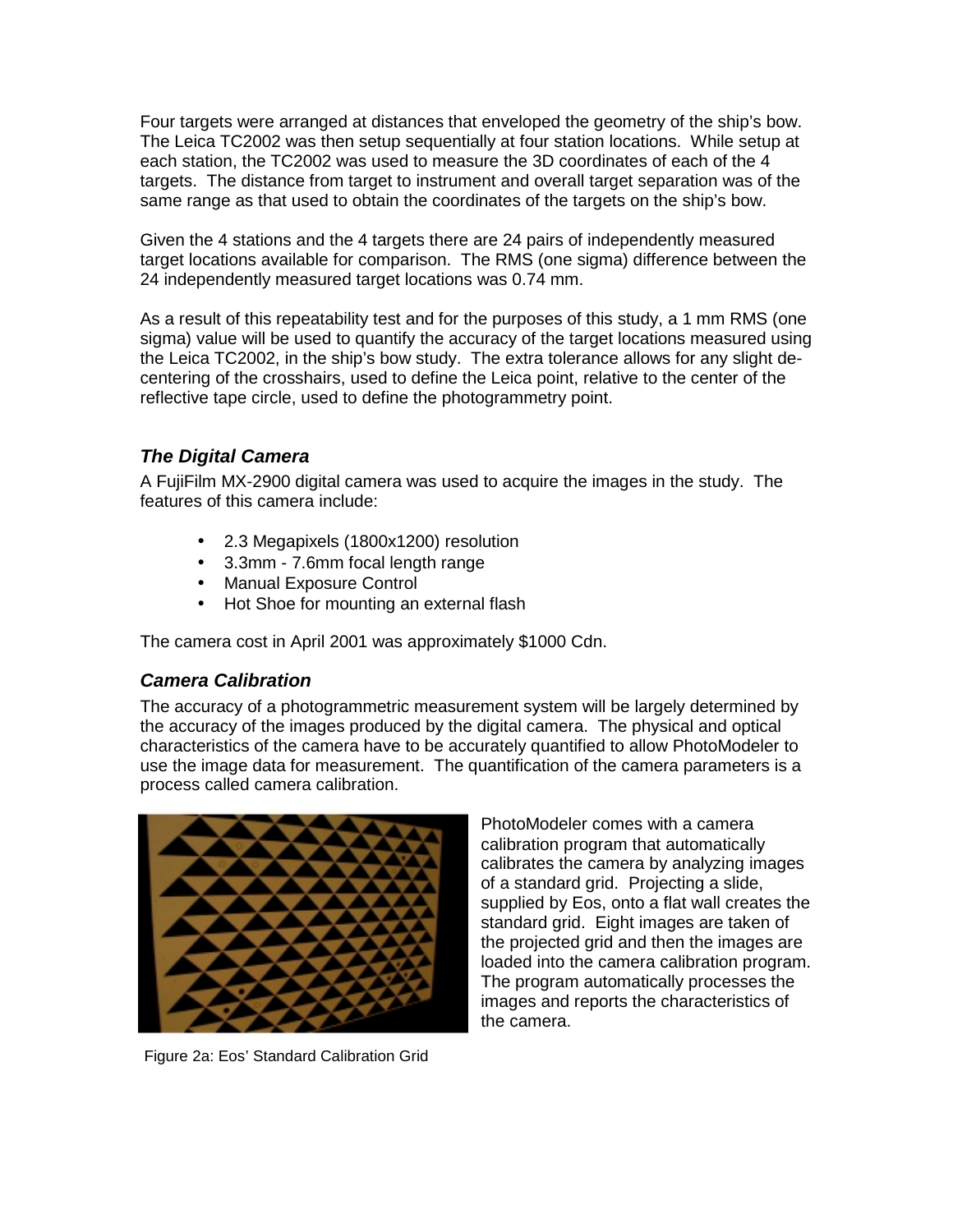

The camera used in this study was initially calibrated in this way which would produce good results for small objects. The camera was then further calibrated by setting up a collection of targets, 4" circles, over an area approximately the same size as the bow structure. Eight images were taken of the targets and a full field calibration was performed. This produced camera characteristics better suited for when the camera is focussed at a distance typical of the bow structure images.

Figure 2b: Full Field Calibration in Building Atrium

### **Image Acquisition Details**

In this study five images were taken from ground level. The angular distribution of the 5 camera locations is shown in Figure 3. The images were taken while the camera was zoomed to a focal length of 7.6mm. The images were framed so that all the targets mounted on the ship's bow and the three targets on the floor, representing the ship centerline, were included. An external flash was used, mounted in the Hot Shoe. Manual exposure was set low to ensure high contrast between the target surface and the background. High contrast is required to make accurate use of the sub-pixel target marking facility within PhotoModeler.



Figure 3: PhotoModeler screen showing: 51 Bow Targets, 3 Floor Targets and 5 Camera Positions Used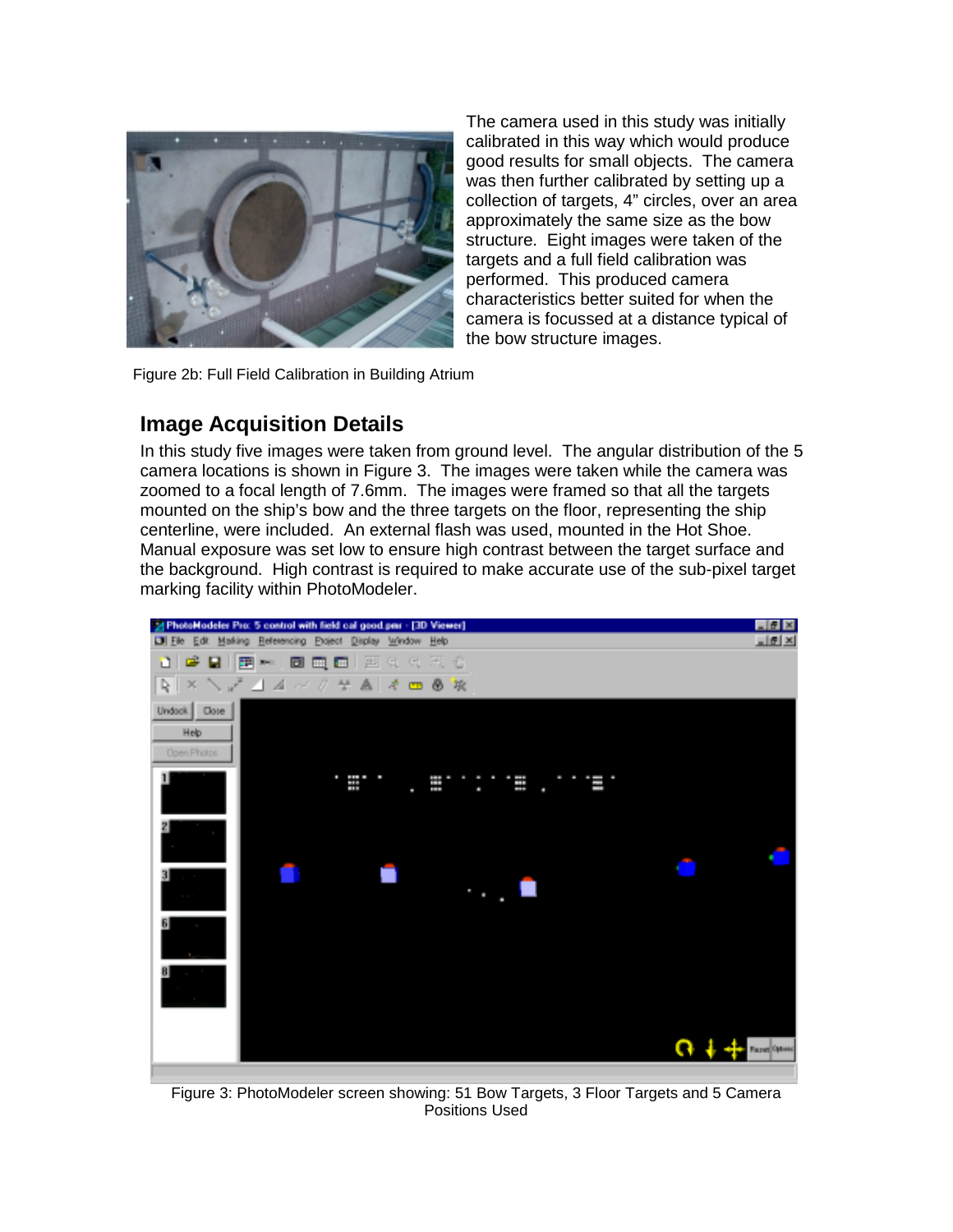## **Processing of Photographs**

The five images taken of the ship's bow were loaded into PhotoModeler Pro 4.0. The identification of the target centers was accomplished using the sub-pixel marking tool in PhotoModeler. The referencing tool was used to ensure that the 54 points in every image were labeled consistently.

Once all the points were marked and referenced it was necessary to supply some geometrical information to allow PhotoModeler to scale and orient the model. The scaling of the model was accomplished using two methods available in PhotoModeler.

#### *Method 1: Processing With Control Points*

In heavy construction projects a grid of reference points is often established prior to the start of the construction process. Usually a survey instrument, such as a TC2002, is used to layout the reference points before the area gets too crowded with materials or workers. These reference points are then used throughout the construction process to tie local measurements into the project's global coordinate system.

The PhotoModeler "Control Points" facility allows the use of existing reference grid points to tie local measurements into the project's global coordinate system. Five reference points were assigned as control points in this study. These points function to scale and align the model created by PhotoModeler, so that coordinate values can be directly compared to the coordinates determined by the TC2002.

#### *Method 2: Processing Using Distance Constraints*

At times there are no reference points available and the only available scaling information is linear distances. These linear distances are typically measured using a tape measure.

To simulate this situation two scale distances were derived from the survey data and were assigned in PhotoModeler as distance constraints. One scale constraint was along the top of the object (in a right to left direction) and the other scale constraint was along the floor (in a front to back direction).

Using the two distance constraints, PhotoModeler solved for the coordinates of the 54 points. Once determined, these 54 coordinate points were rotated and translated into a coordinate system consistent with the TC2002 coordinates so direct x,y,z comparisons could be made.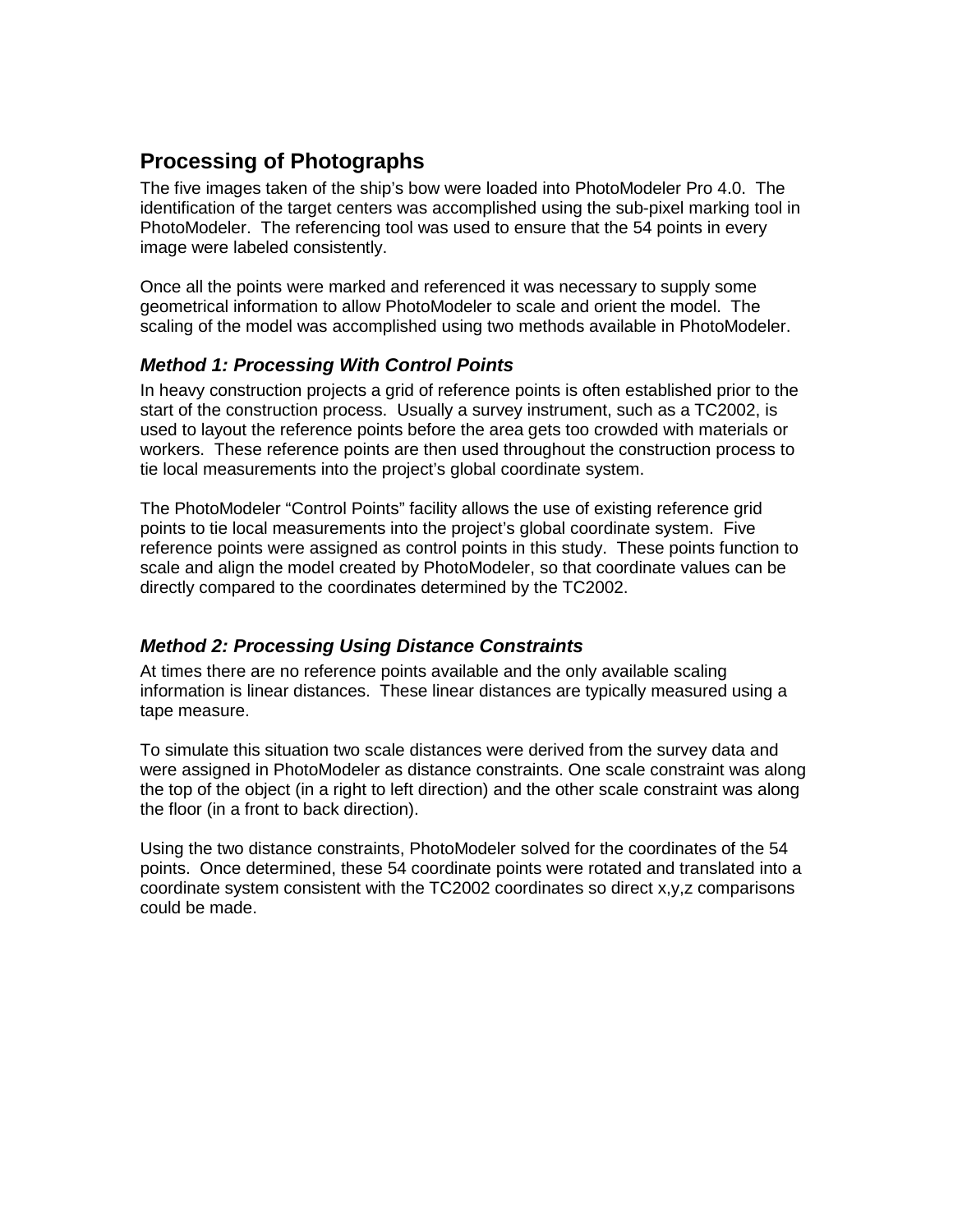## **Accuracy Study**

#### *Results: Method 1: Processing With Control Points*

The differences between the PhotoModeler coordinates and the TC2002 coordinates are summarized in Figure 4a.

| <b>Direction</b>                      | <b>Minimum</b><br><b>Difference</b><br>(mm) | Maximum<br><b>Difference</b><br>(mm) | Mean<br><b>Difference</b><br>(mm) | Root-Mean Square<br><b>Difference</b><br>(mm) |
|---------------------------------------|---------------------------------------------|--------------------------------------|-----------------------------------|-----------------------------------------------|
| X (across ship -<br>port / starboard) | 0.0                                         | 2.5                                  | 0.0                               | 1.0                                           |
| Y (along ship -<br>forward / aft)     | 0.0                                         | 5.2                                  | 0.1                               | 2.4                                           |
| Z (vertical)                          | 0.0                                         | 2.5                                  | 0.0                               | 1.1                                           |

Figure 4a: Deviations Using Control Points

#### *Results: Method 2: Processing With Distance Constraints*

The differences between the PhotoModeler coordinates and the TC2002 coordinates are summarized in Table 4b.

| <b>Direction</b>                      | <b>Minimum</b><br><b>Difference</b><br>(mm) | Maximum<br><b>Difference</b><br>(mm) | Mean<br><b>Difference</b><br>(mm | Root-Mean Square<br><b>Difference</b><br>(mm) |
|---------------------------------------|---------------------------------------------|--------------------------------------|----------------------------------|-----------------------------------------------|
| X (across ship -<br>port / starboard) | 0.0                                         | 3.5                                  | 0.0                              | 1.4                                           |
| Y (along ship -<br>forward $/$ aft)   | 0.0                                         | 6.8                                  | 0.0                              | 2.9                                           |
| Z (vertical)                          | 0.0                                         | 2.8                                  |                                  |                                               |

Figure 4b: Deviations Using Distance Constraints

### **Discussion**

What is most evident in the results is that the differences between the TC2002 coordinates and the PhotoModeler coordinates were highly directionally dependent. The "X" and "Z" coordinates, whose axes are similar to the plane of the images, were much stronger than the "Y" coordinates whose axis was generally perpendicular to the plane of the images.

The use of 5 camera stations, all at ground level, and with limited rotation most likely limited the accuracy obtainable by PhotoModeler. If additional images were taken, at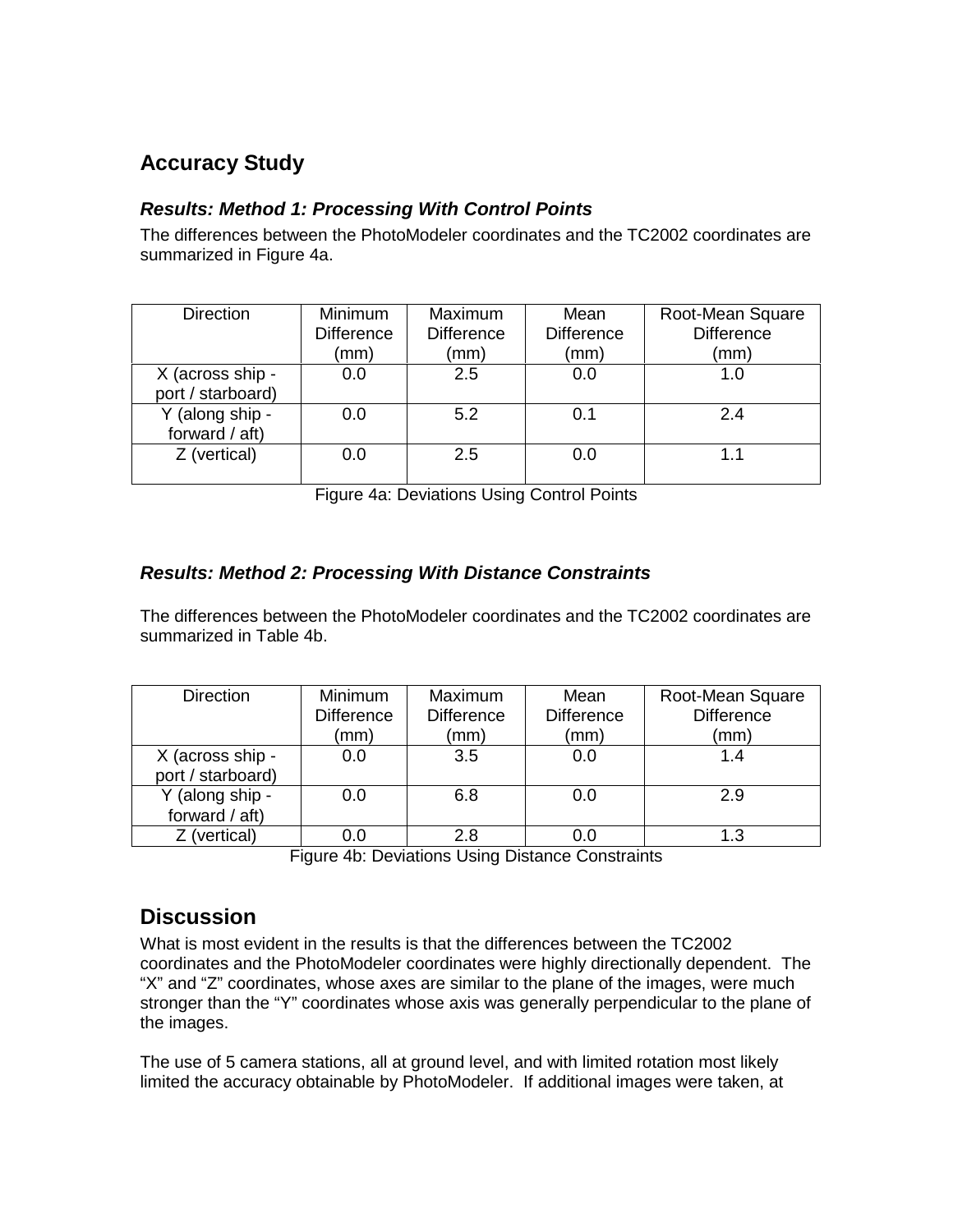positions 7 – 10 meters off the ground, the PhotoModeler coordinates would likely be closer to the TC2002 coordinates.

Previously in this article, we estimated the accuracy of the TC2002 Total Station, based on a test of repeatability, as 1 mm RMS (one sigma). If we express the 1 mm in a three axis system, and for simplicity sake assume it is equally divided, we would assume each axis has accuracy of

$$
Accuracy = 1mm = \sqrt{RMS_x^2 + RMS_y^2 + RMS_z^2}
$$

therefore,  $RMS_x = RMS_y = RMS_z = 0.58mm$ 

Thus the error contributed by PhotoModeler could be estimated as being

$$
= \sqrt{RMS_{\text{XPhoto}}^2 - RMS_{\text{Xtc 2002}}^2}
$$

The RMS (one sigma) differences of this photogrammetry system are shown in the Table below. The size of the differences, relative to the size of the structure (bow width  $= 18633$  mm), are also shown in Figure 5.

| Processing             | <b>Direction</b>  | <b>PhotoModeler Root-</b> | <b>Estimated</b> |
|------------------------|-------------------|---------------------------|------------------|
| Method                 |                   | Mean-Square               | Accuracy         |
|                        |                   | <b>Difference</b>         |                  |
|                        |                   | (mm)                      |                  |
| 5 Control Points       | X (across ship -  | 0.8                       | 23000:1          |
|                        | port / starboard) |                           |                  |
| 5 Control Points       | Y (along ship -   | 2.3                       | 8100:1           |
|                        | forward $/$ aft)  |                           |                  |
| 5 Control Points       | Z (vertical)      | 0.9                       | 21000:1          |
|                        |                   |                           |                  |
| 2 Distance Constraints | X (across ship -  | 1.2                       | 16000:1          |
|                        | port / starboard) |                           |                  |
| 2 Distance Constraints | Y (along ship -   | 2.8                       | 6700:1           |
|                        | forward $/$ aft)  |                           |                  |
| 2 Distance Constraints | Z (vertical)      | 1.1                       | 17000:1          |
|                        |                   |                           |                  |

Figure 5: Accuracy of the Photogrammetric System